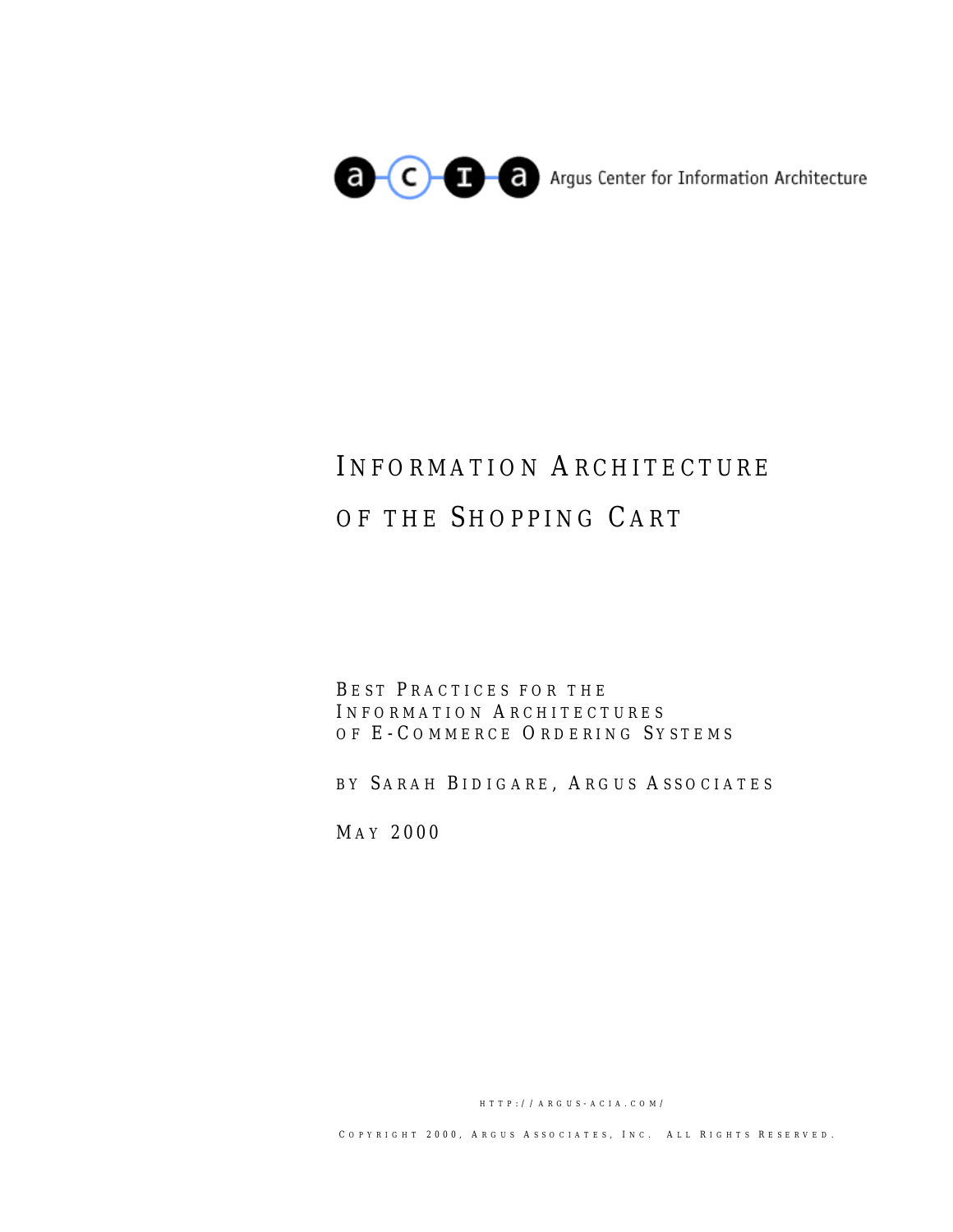## **CONTENTS**

| 2. SHOPPING CART: PROVIDE CLEAR ORDERING OPTIONS  6     |
|---------------------------------------------------------|
| 3. SHOPPING CART: PROVIDE RICH FUNCTIONALITY 7          |
| 4. SHOPPING CART: MAKE RELATED ITEMS AVAILABLE 8        |
| 5. SHOPPING CART: SAVE ITEMS FOR FUTURE PURCHASE9       |
|                                                         |
|                                                         |
| 8. CHECKOUT: ENSURE SECURE TRANSACTIONS  13             |
|                                                         |
|                                                         |
|                                                         |
| ABOUT THE ARGUS CENTER FOR INFORMATION ARCHITECTURE  18 |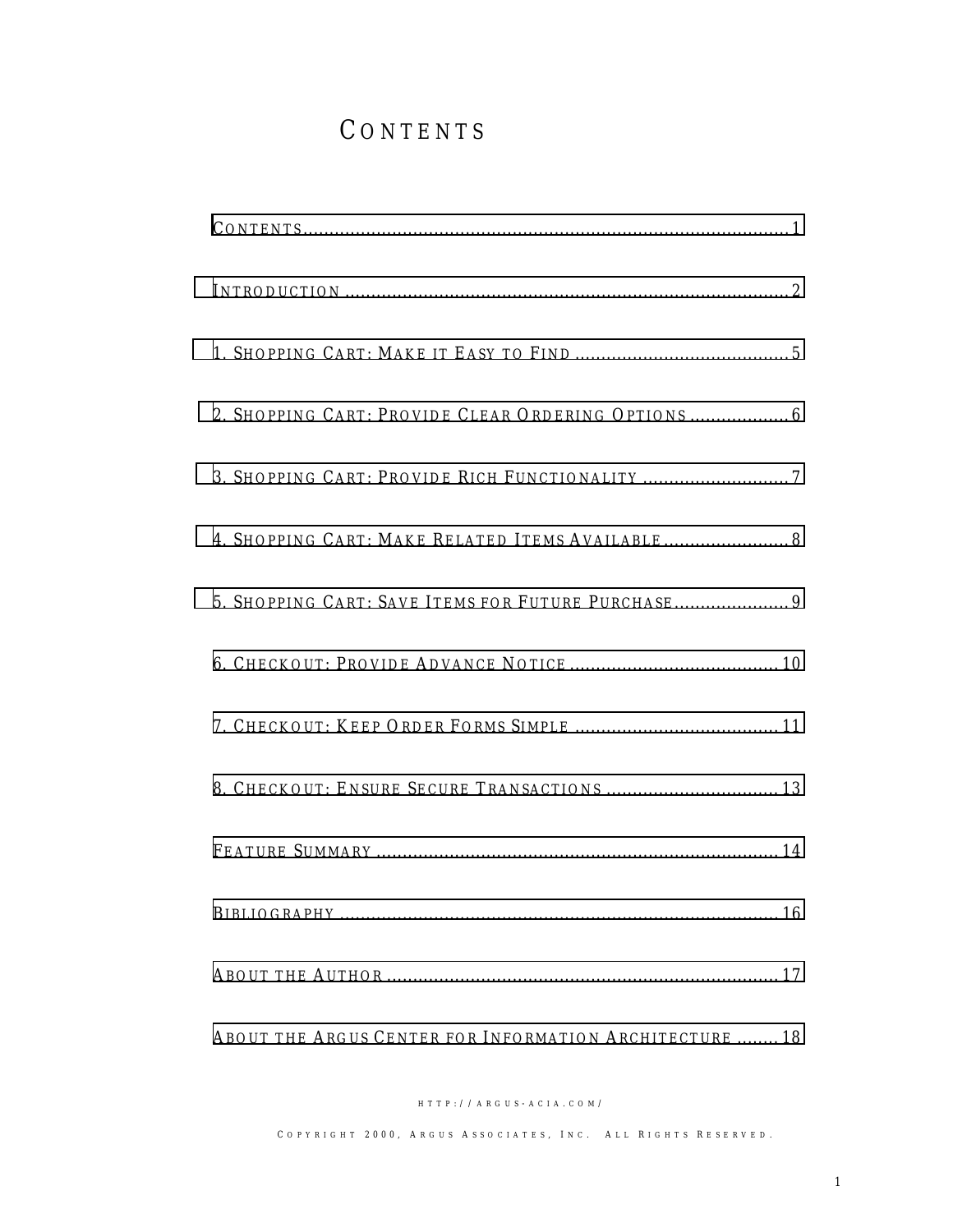### I NTRODUCTION

<span id="page-2-0"></span>Information architecture is the art and science of structuring and organizing information environments to help people achieve their goals. The information architecture of web sites depends upon clear organization, labeling, navigation, and searching systems.

Information architects are often focused on connecting users with the content they need. However, the principles of information architecture can also be applied towards enabling users to perform tasks.

This white paper explores the principles of design for process-oriented information architectures by illustrating the best practices in the design of e-commerce ordering systems commonly referred to as "shopping carts."

The metaphor of the shopping cart and checkout process is employed by many e-commerce sites. Users first go to a web site and look for the products and services they need. They then click on or "tag" items of interest for later purchase. This process of collecting items is often referred to as "adding" items for purchase to a "shopping cart."

The metaphor of the shopping cart helps users understand the actions available to them: adding additional items to their purchase, deleting items they have selected, or adjusting the quantity of each item to purchase.

Similar metaphors include the shopping bag (http://drugstore.com/) and a wheelbarrow (http://garden.com/). These are all creative ways of giving users a mental model for shopping on-line. When the users finish shopping, they then proceed to the "checkout process" to provide their address and payment information. This may include specifying a shipping preference, shipping address, the method for payment, and any gift-wrapping preferences.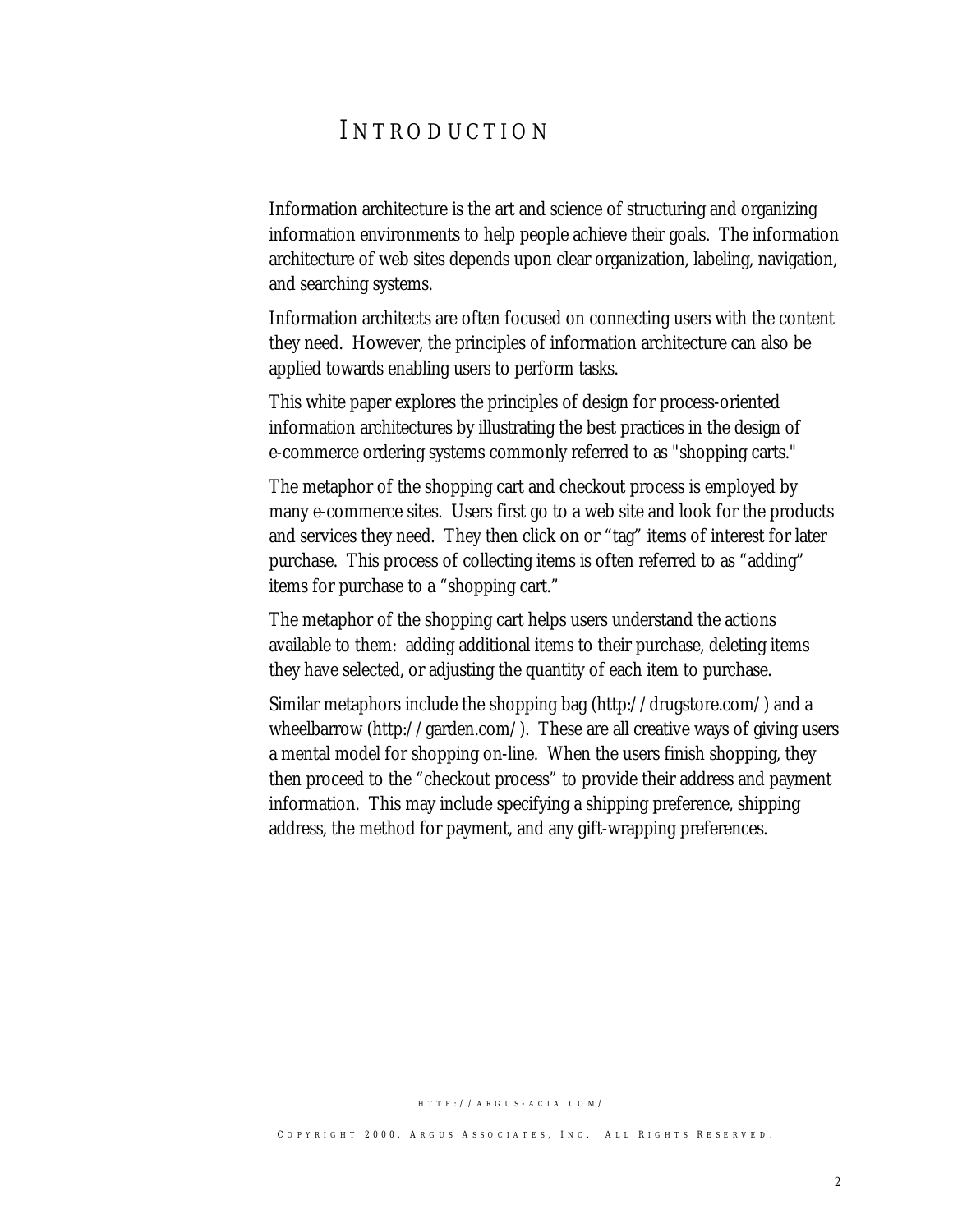

**The E-Commerce Shopping Cart** 

In our research, we analyzed the shopping cart and checkout processes of four top performing e-commerce sites:

- Amazon.com
- CDNOW.com
- eToys.com
- LandsEnd.com.

These four sites provided excellent examples of how a planned information architecture provides a foundation for rich functionality. Based on this research, we developed eight principles for designing the information architecture of the shopping cart and checkout process:

- 1. Make the shopping cart easy to find.
- 2. Provide clear ordering options.
- 3. Provide for rich functionality of the shopping cart.
- 4. Make related items available from the shopping cart.
- 5. Provide for items in shopping cart to be saved for future purchase.
- 6. Give advanced notice of what the checkout process involves.
- 7. Keep order forms simple.
- 8. Ensure secure transactions.

An information architecture blueprint for a simple shopping cart and checkout process follows.

HTTP :// ARGUS - ACIA . COM /

COPYRIGHT 2000, ARGUS ASSOCIATES, INC. ALL RIGHTS RESERVED.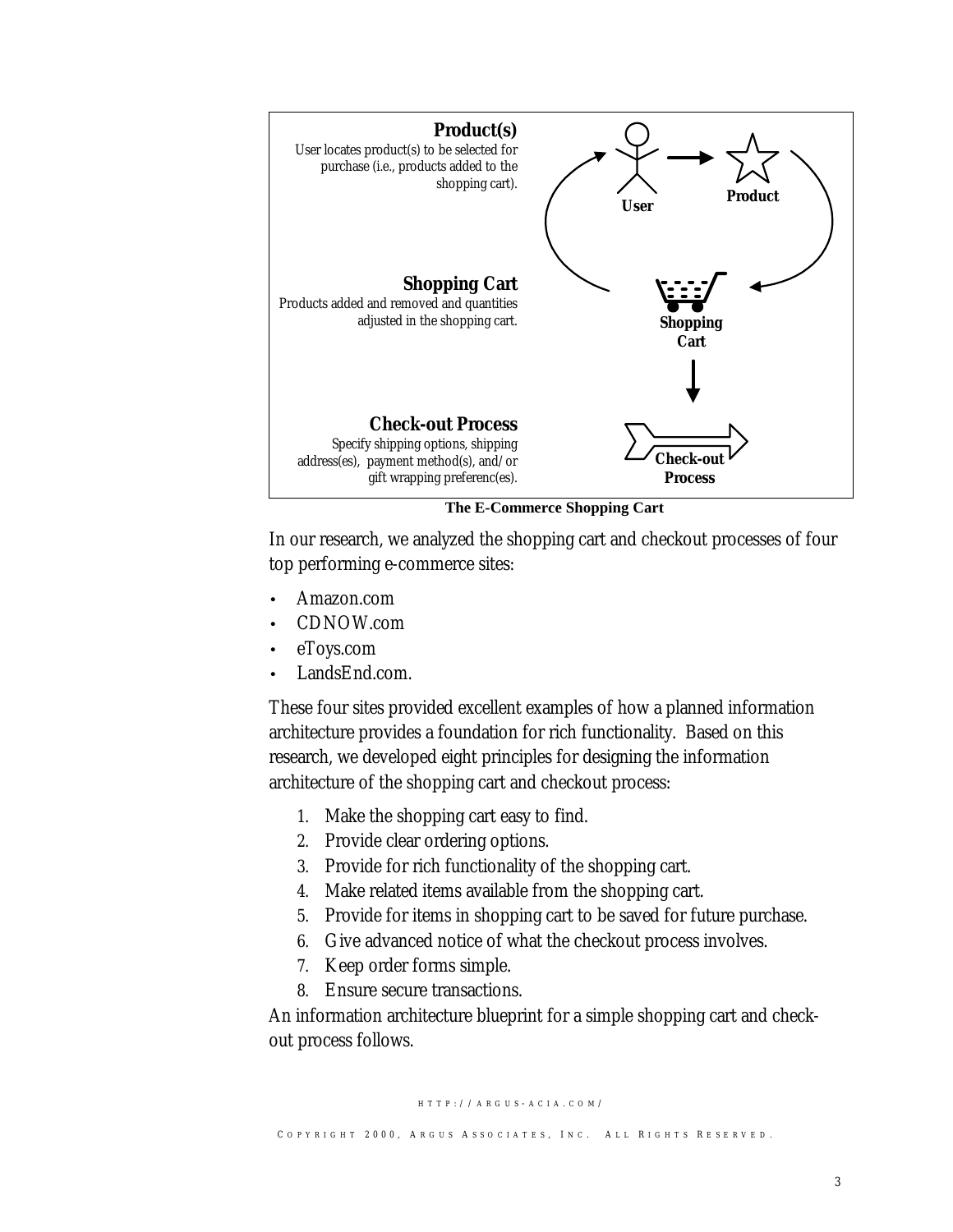#### **Figure 1: Information Architecture Blueprint of the Shopping Cart & Check-out Process**



#### H T T P : / / A R G U S - A C I A . C O M /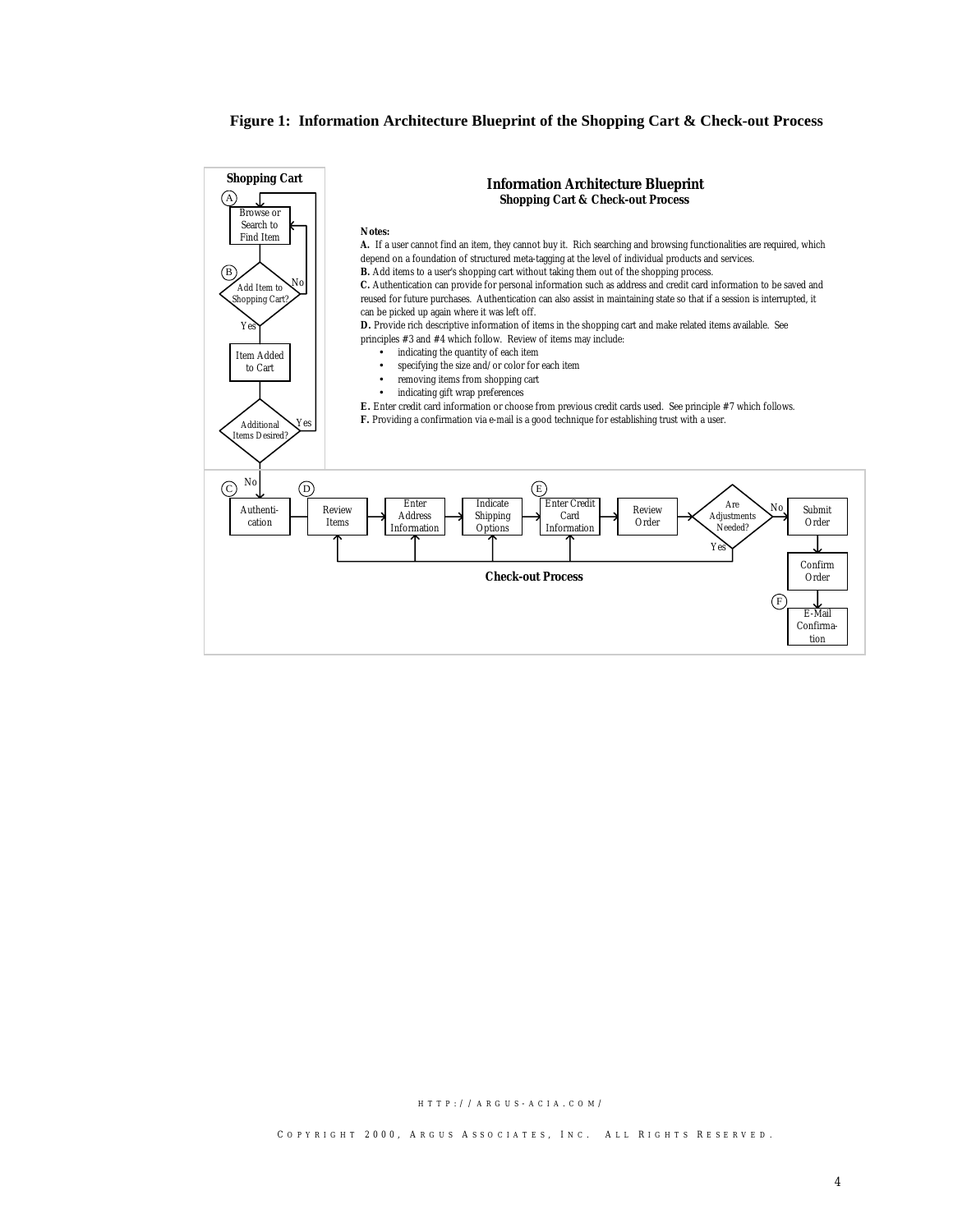## <span id="page-5-0"></span>1. SHOPPING CART: MAKE IT EASY TO FIND

Since the primary goal of an e-commerce site is to connect users and products, it is fundamentally important for users to be able to begin the ordering process once they have located the items they want. There should also be multiple entry points into the shopping cart from the site so users can see what is in their cart and add additional items. For each item within an e-commerce shopping cart, users should be able to see at a glance:

- A description of the item
- The option to remove or add item
- The option to add item to a wish list or shopping list for future purchase
- The item's current availability

For example, tell the user what colors and sizes are available. Let users know if items are available in stock, or if they are not in stock, let users know when they will be available. As part of the information architecture for the site, attributes about item availability can be collected along with the item descriptions and can be displayed to the user for each item before they even get to the shopping cart.



#### **Figure 2: Initiating the Ordering Process (Amazon.com)**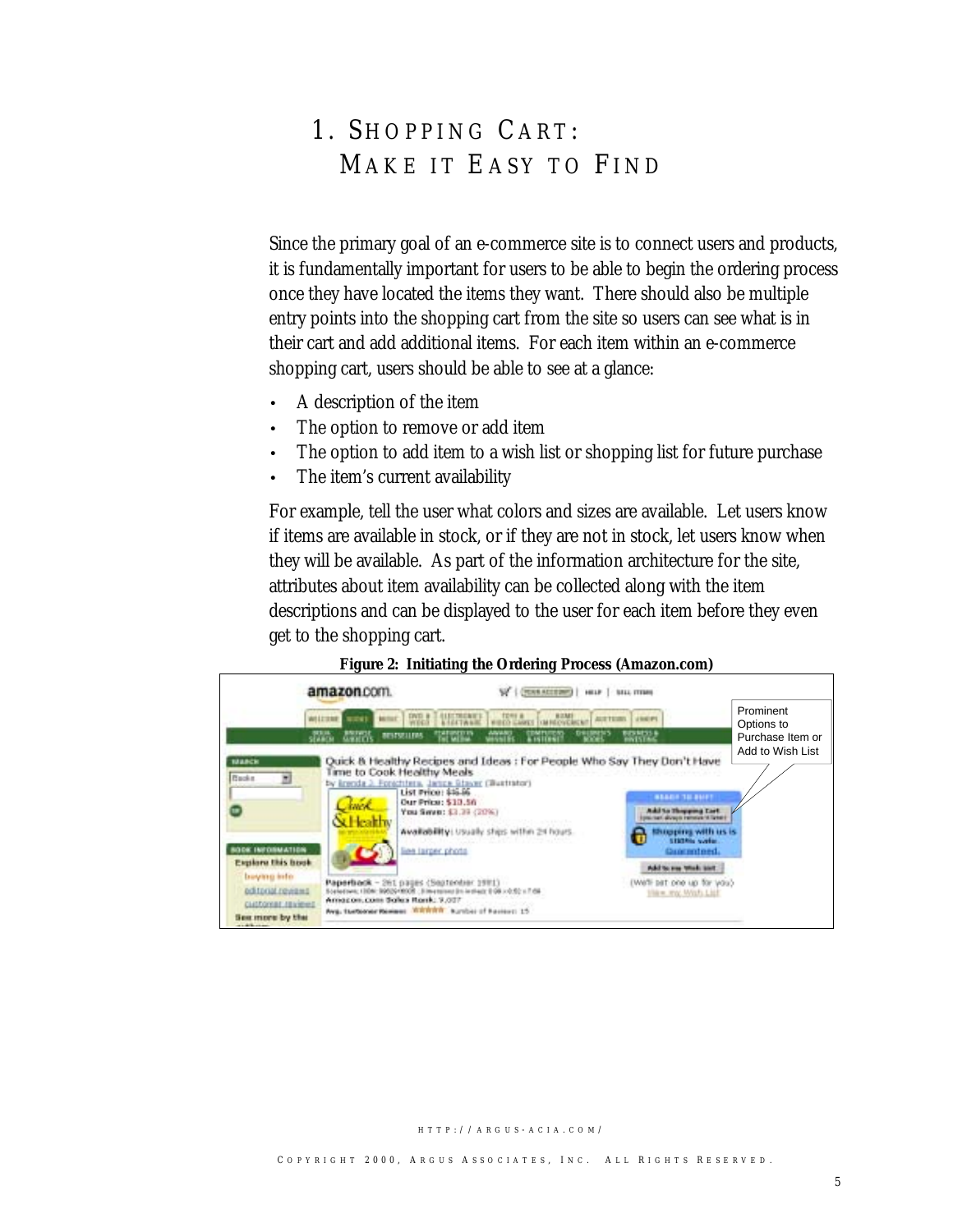## <span id="page-6-0"></span>2. SHOPPING CART: PROVIDE CLEAR ORDERING OPTIONS

If you choose to provide more than one ordering option for your users, the distinction between the options should be clear. After a recent purchase at Amazon.com, a confirmation screen came up announcing that "1-click ordering" and "gift-click" had been turned on for me. They provided a link to a lengthy explanation regarding these features, but many users will not take the time to read the explanation. Although these new ordering options can help users process their orders quickly, a user may become confused or slowed down when they are presented with four different purchasing options for every item. Amazon.com does a good job of labeling the various options, but to limit possible user confusion, they should consider simplifying the choice to the options or features that are used the most.



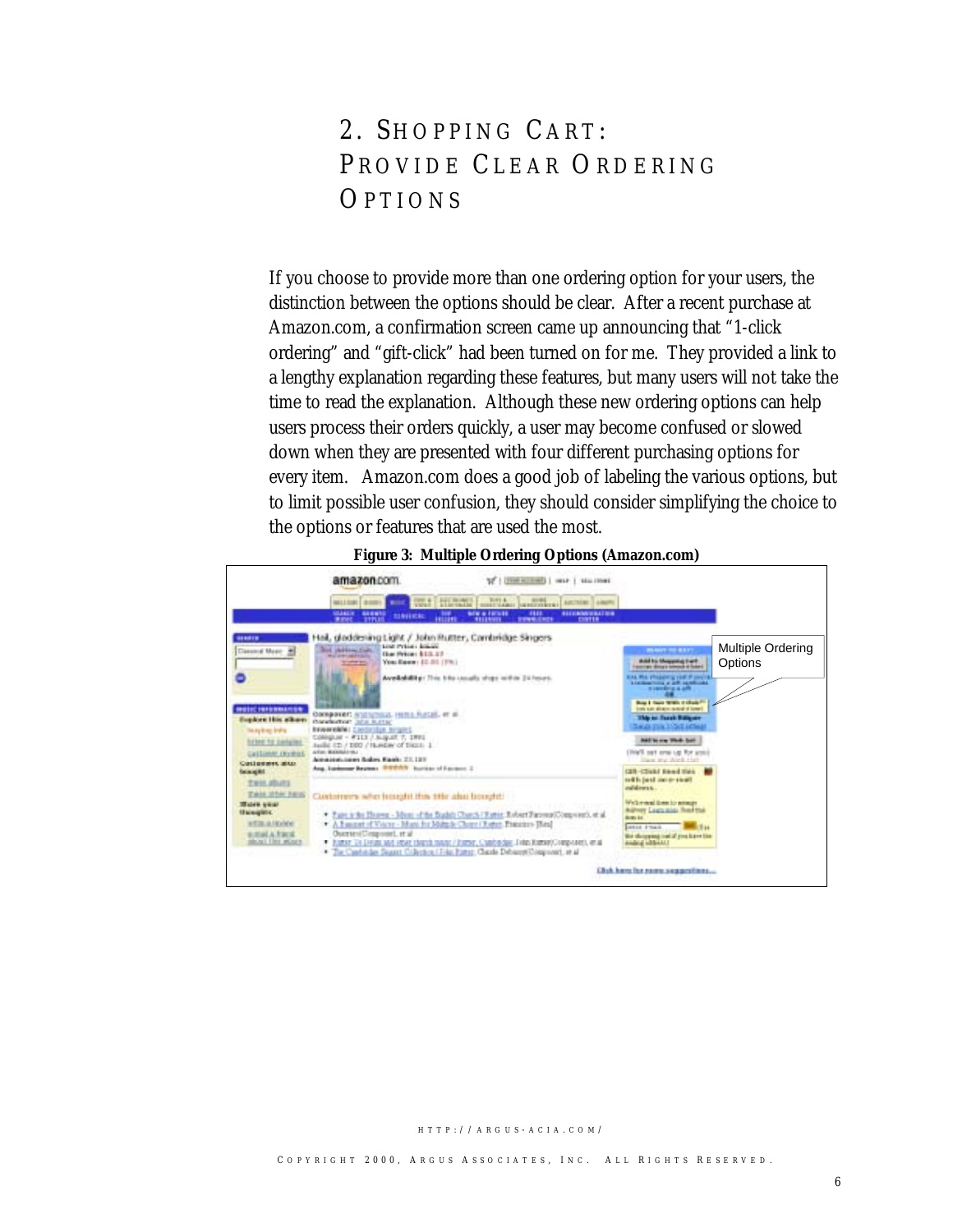## 3. SHOPPING CART: PROVIDE RICH FUNCTIONALITY

<span id="page-7-0"></span>There are a number of different capabilities of the shopping cart that are useful to provide. These include options to add items, remove items and to find out more information. A user should also be able to add items without leaving the shopping process, or to easily return to shopping in the site after adding an item to her shopping cart. Navigation options for returning to shopping might be through the use of the global navigation bar, by using their browser's back button, and/or by clicking on a link to return to shopping. The shopping cart should include the option to easily modify the quantity desired of each item and to remove items from the shopping cart. Descriptive information should identify each item in the shopping cart and there should be a link from each item back to the detailed description for that item.



#### **Figure 4: Functionality of the Shopping Cart (etoys.com)**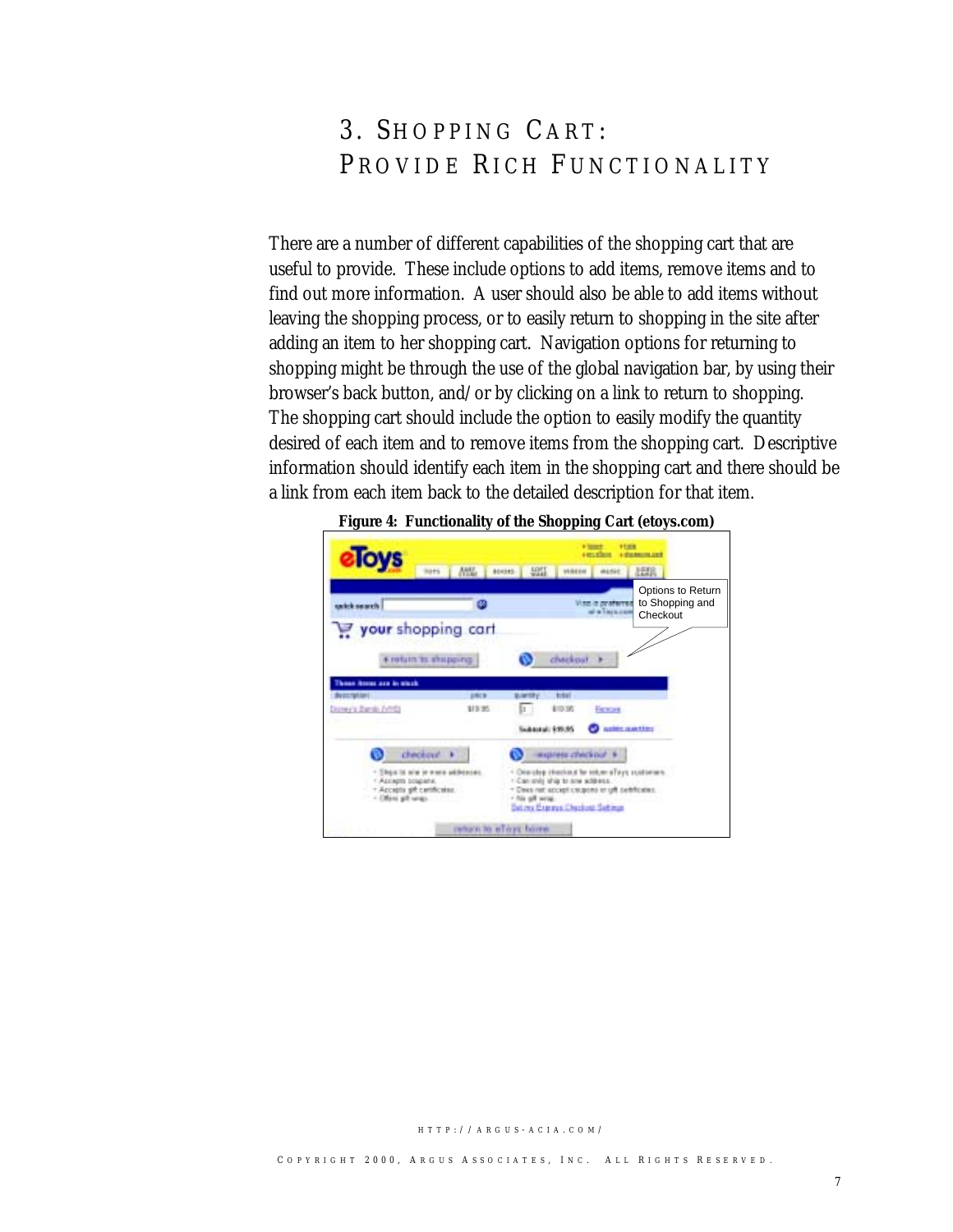### 4. SHOPPING CART: MAKE RELATED ITEMS AVAILABLE

<span id="page-8-0"></span>There are several methods that e-commerce sites can use to provide their users with suggestions for related items. First, an e-commerce site can gather information about their users' past purchases to identify purchasing trends. These trends can then be leveraged to suggest related items. For example, Amazon.com uses this type of information to provide a list of other titles that were purchased by users who had purchased the current title shown. This information can also be used in the shopping cart to show users other items similar to those they have already added to their cart or from past purchases.

Items can also be associated with related items. For example, if a user adds a portable CD player to their shopping cart, related items such as batteries, headphones, and a carrying case are displayed as associated accessories to the user. Related items can also be linked together using a thesaurus behind the scenes. A thesaurus maps similar descriptive terms into one acceptable term per concept to help users find all relevant items. Different users define the same concept using different terms, as do the indexers or people creating the content. For example a portable CD player might be described as a compact disk player, portable compact disk player, or mini disk player. A thesaurus links all of these descriptive terms together so that a user can look for any of the terms and find all of the relevant items.

There are privacy concerns that surround some of these applications, but if used appropriately, this type of information can help the user find additional products they may be interested in and can help the e-commerce site to increase its sales.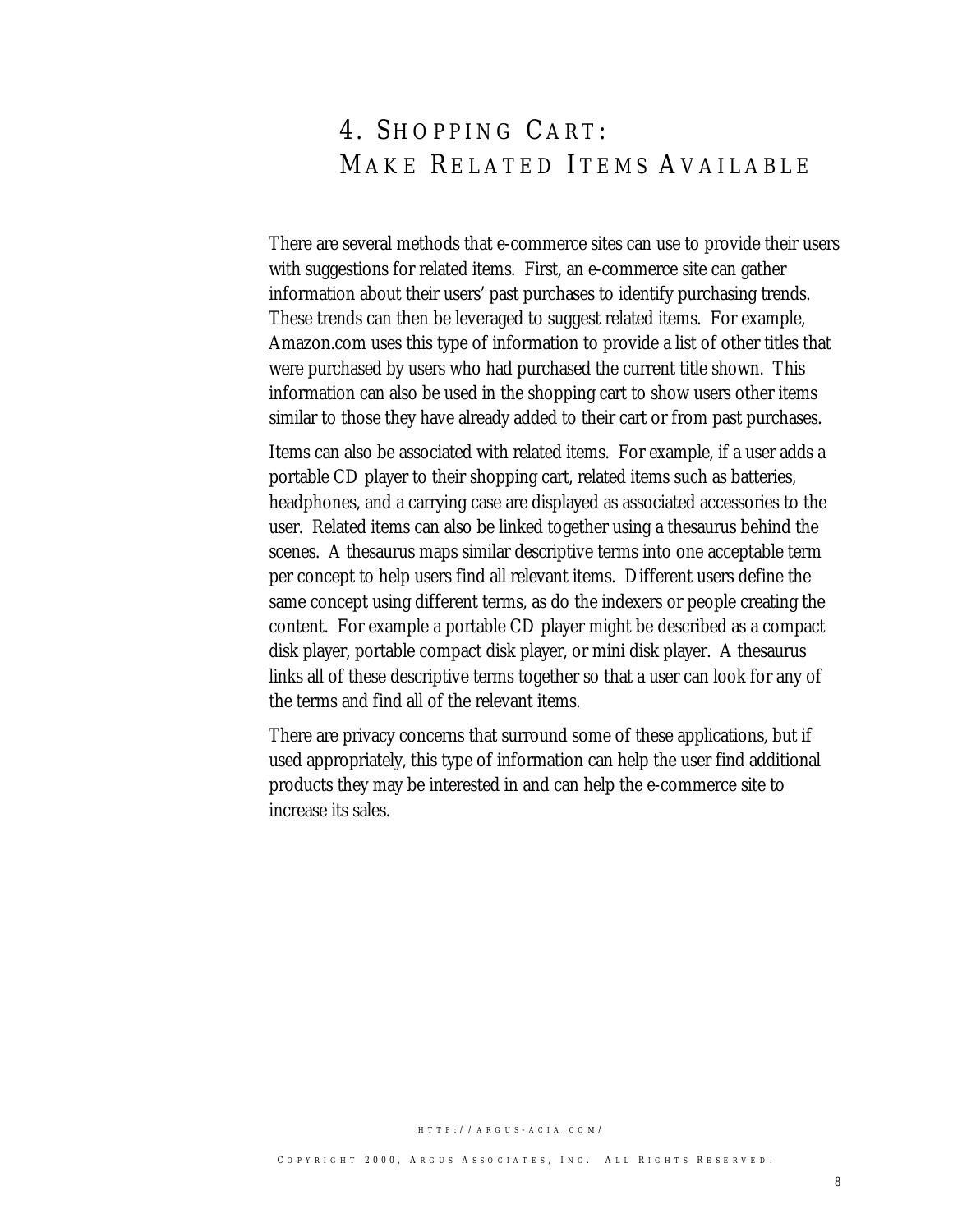## 5. SHOPPING CART: SAVE ITEMS FOR FUTURE PURCHASE

<span id="page-9-0"></span>Only one of the four sites I compared provided the option to save the items in a shopping cart for a future date, although this is a particularly useful feature when shopping on the Web.

For example, I buy several books every month or so from Amazon.com. As I hear about books that sound interesting throughout the month, I can add them to my shopping cart. When I have a few books in my cart and am ready to splurge, I can go through the checkout process to purchase the items I want. Amazon.com lets users specify items in their shopping cart that they would like to save for up to 90 days. Amazon.com also temporarily saves items in a user's shopping cart when they leave the site. This is particularly helpful for shoppers who are comparison shopping on the Web and abandon their shopping cart to look at the features and costs of comparable items at another site.

A related feature is what sites are calling wish lists, gift registries, or shopping lists. This type of feature can also let a user gather items together for a purchase at a future date, or create a list to share as gift ideas with friends and family. Links should be provided to and from the wish list and shopping cart so that users have the flexibility to purchase the items they find at the time they choose.



#### **Figure 5: Moving an Item from a Shopping Cart to a Wish List (CDNOW.com)**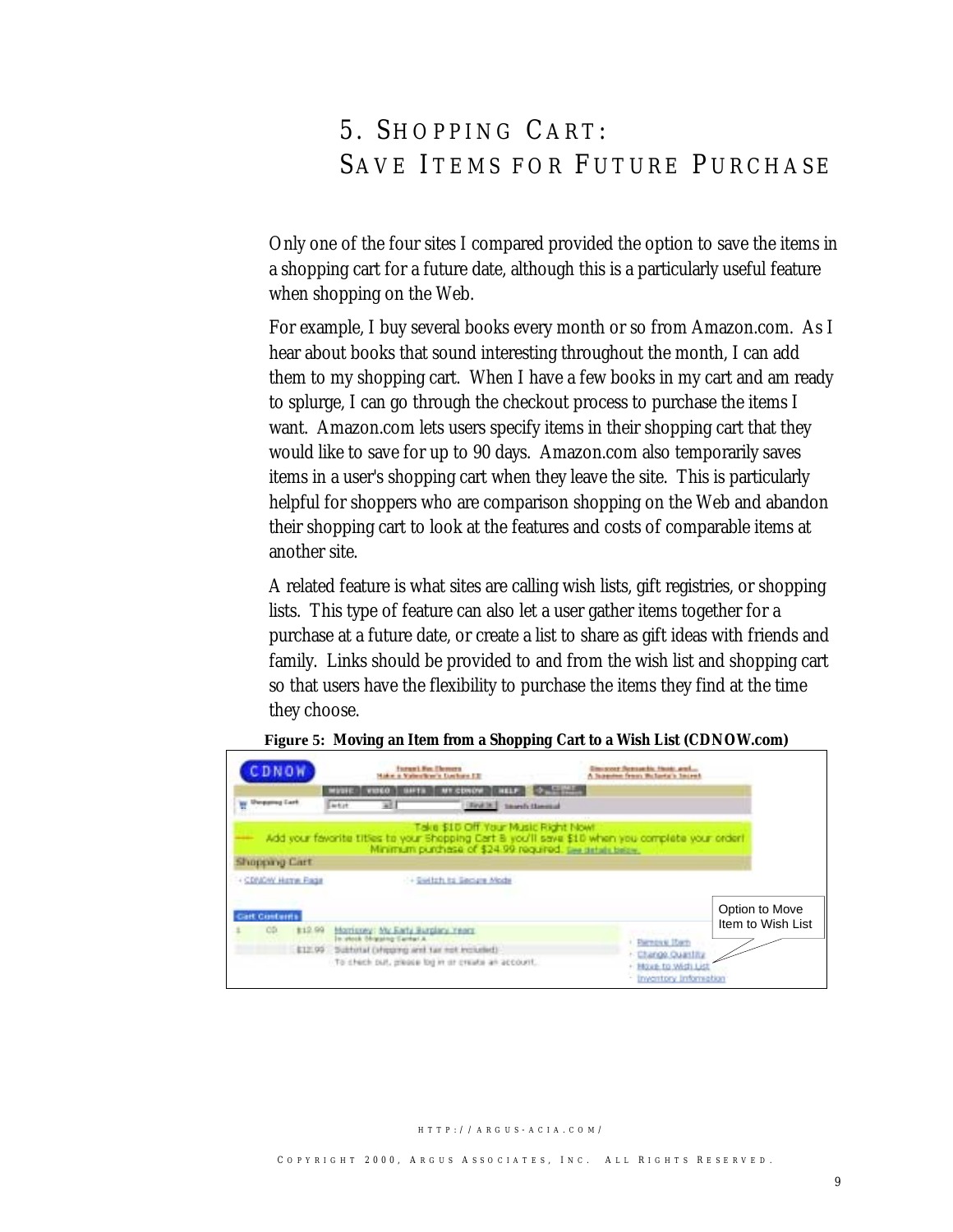## 6. CHECKOUT: PROVIDE ADVANCE NOTICE

<span id="page-10-0"></span>It is important to let users know in advance what they can expect in the checkout process. Many users never complete the checkout process after they have added items to their shopping cart. According to Forrester Research, 66% of all shopping carts are abandoned before a sale is completed. For example, one user may add items to a shopping cart and find out later that the shipping cost is more than she wanted to pay and decide not to purchase the items. Another user may have a question about an item he is considering purchasing.

Related to this, it is helpful to provide the user with clues as to where they are in the ordering process. For example, steps can be numbered and labeled with a descriptive title. Amazon.com provides a graphic at the top of each checkout page that indicates where the user is in the process and what steps have been completed and those that remain.

#### **Figure 6: Graphical view of Ordering Process (Amazon.com)**  amazon.com. WILCOME ADDITION TITLE WALLET THE EAT LONDING

In addition to keeping users informed about where they are in the ordering process, provide them up-front with the information they need to make their decision to complete the purchase. For example, let users know what the shipping costs are as one of the first steps in the checkout process. Users may not want to enter their credit card number until they know exactly how much the total is that they will be billed. If there are multiple shipping options

presented, provide the cost of each option. For example, specify "overnight delivery - \$2.95 additional."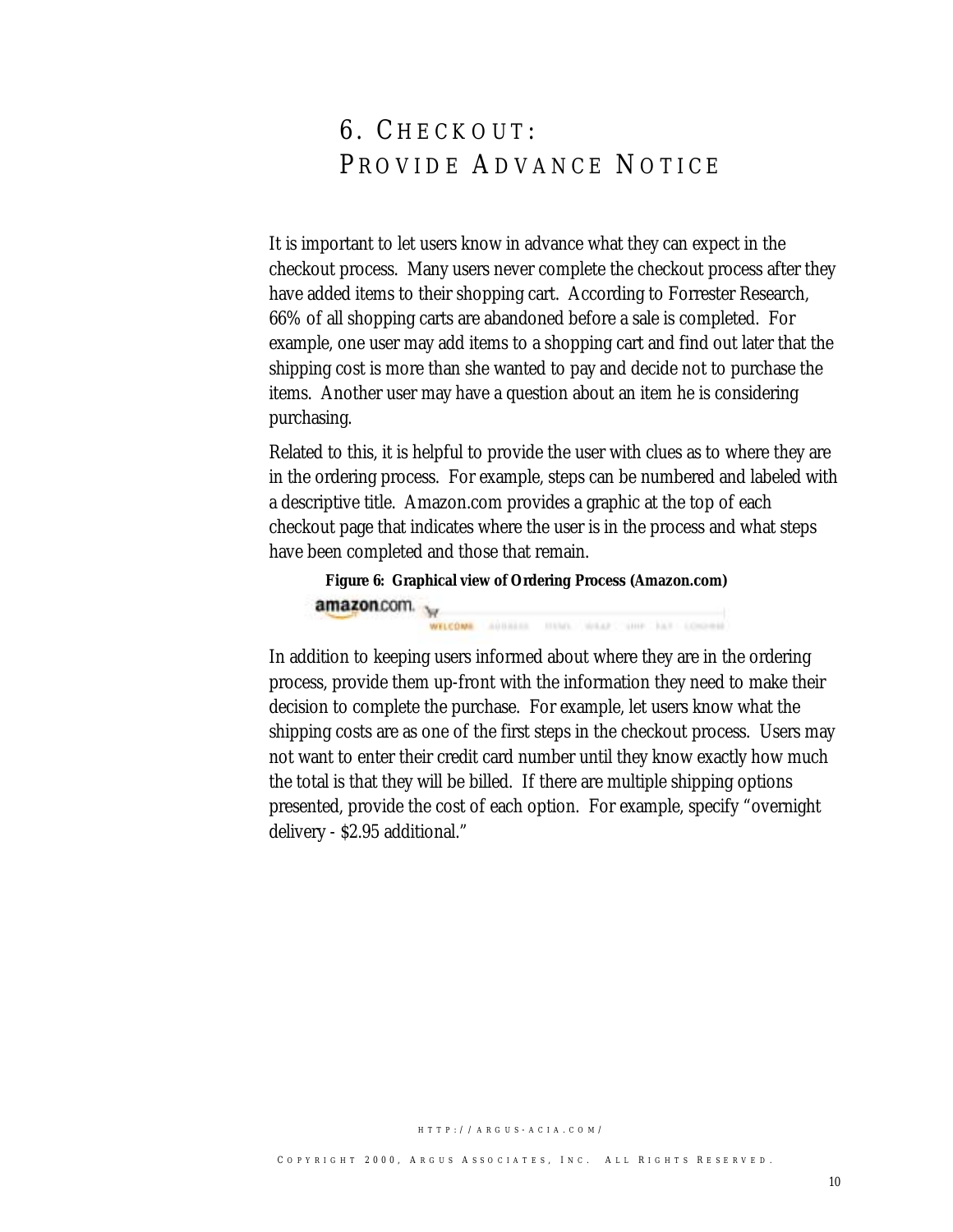## <span id="page-11-0"></span>7. CHECKOUT: KEEP ORDER FORMS SIMPLE

According to Einstein, "everything should be made as simple as possible, but no simpler." This is a good principle to apply to order forms. Order forms should be as simple as possible to help users complete them quickly and without confusion, but should have the necessary functionality to meet a user's needs. For example, a billing address can automatically be filled in with the shipping address if the option to change it is also provided. If a user agrees to store their address, it can be reused from a previous purchase, with the options to enter a different address or enter multiple addresses.

In particular, avoid requiring the user to type the same information twice. For example, the Lands' End site asks users for their e-mail address as part of a user's address and contact information, and then asks for it again if the user would like to get an e-mail notification regarding the shipment of their order.

Help Your Account Shopping Bag Checkout Overstocks **Store** soznañ For the Home Invoice Total - Please Review: Email Address Is in System **BILLED TO: ESER** Day Phone: SARAH BIDIGARE Eve Phone: 4708 WYLIE RD Email: ewood@unich.edu DEXTER MI 481308543 F This purchase is a gift Send ms a shipment notification by email SA shquang antifration will include shipping Email Address status only. He order details trill be included. Email Address is Requested Again

**Figure 7: Requesting Redundant Information (LandsEnd.com)**

If completing a subset of the fields is required, these fields should be clearly indicated. For example, required fields can be flagged by a symbol or color, or optional and required fields can be grouped separately on the page. If there is information that a user does not want to provide (e.g., home phone number), they may be more likely to fill out the form if they know that they can leave that field blank. A preferred recommendation is to simply eliminate all of the fields that are not needed to complete the transaction or for other business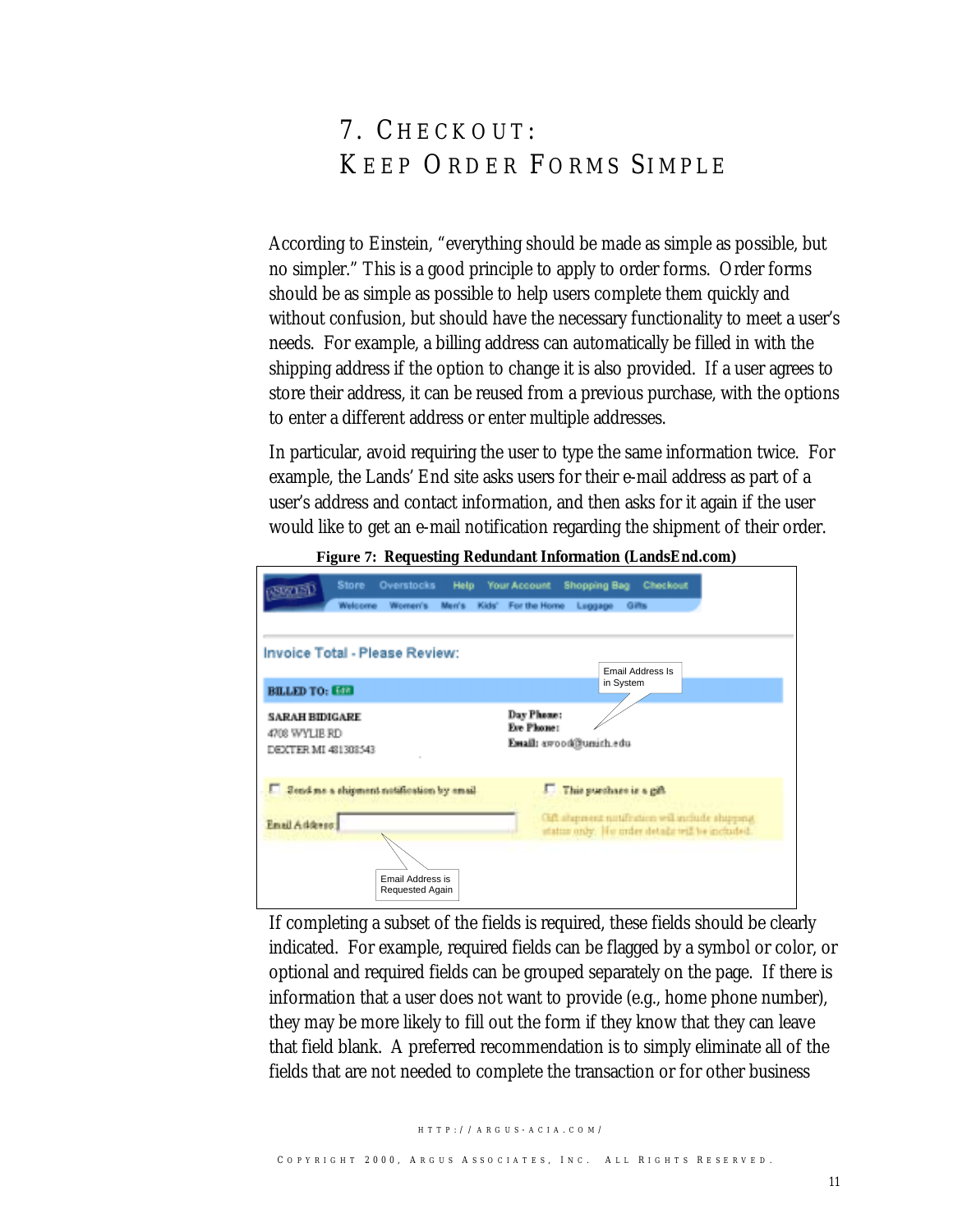purposes, which will save the user time and make the forms easier to complete. Finally, the order process should give the user the opportunity to confirm that all of the information is correct before submitting their order.

The information architecture of the shopping cart and checkout process should also keep in mind an international audience. If your web site ships to addresses outside of the United States, provide forms that provide for the variety of international addresses. For example, a pull-down menu of states is not applicable for most users outside of the United States, but a field for State/Province/Region that users can type their information into will be applicable for a wider audience. If your web site does not ship to locations outside of the United States, but you have a mirror site that does, provide links to that site. If the items in a user's shopping cart are available from the mirror site, let the user transfer the items in their shopping cart to a shopping cart at the mirror site, and/or help them choose from comparable products.

Part of the checkout process should give the user the option to indicate special handling of gift items. This could mean sending certain items to different addresses, gift wrapping of selected items in a gift wrap of their choice, and/or writing a gift message to include with the packing slip. If a user is purchasing gifts for multiple people as well as items for themselves, they should have the option to select different types of gift wrap for each item, as well as designate multiple shipping addresses.

| <b>alovs</b>                                                                                                                                                                                                                                           |                   |   |   |   |                                                                                                 |
|--------------------------------------------------------------------------------------------------------------------------------------------------------------------------------------------------------------------------------------------------------|-------------------|---|---|---|-------------------------------------------------------------------------------------------------|
| <b>Ving 1: Solocit Gdt Mrap</b>                                                                                                                                                                                                                        |                   |   |   |   |                                                                                                 |
| Eliza the checkbox of the engang you'll preter for each hern (\$3.95/dens). If you weekd preter not to have                                                                                                                                            |                   |   |   |   | Bern wrapped; buse it shelded "None Specified." CSD in wrapping papers below for extrapol news. |
| <b>Bound</b>                                                                                                                                                                                                                                           | <b>Gold Bikel</b> |   |   |   | <b>TarPener Laker</b>                                                                           |
| Disemple Carly and the<br>Transp - 1/145 (1415)                                                                                                                                                                                                        |                   | г | r | r | Franco                                                                                          |
| Diamay's Bambi (VMS)                                                                                                                                                                                                                                   |                   |   |   |   | To:                                                                                             |
|                                                                                                                                                                                                                                                        |                   |   |   |   | From:                                                                                           |
| Step 3: Add a Gilt Card Heasage                                                                                                                                                                                                                        |                   |   |   |   |                                                                                                 |
|                                                                                                                                                                                                                                                        |                   |   |   |   |                                                                                                 |
|                                                                                                                                                                                                                                                        |                   |   |   |   |                                                                                                 |
|                                                                                                                                                                                                                                                        |                   |   |   |   |                                                                                                 |
|                                                                                                                                                                                                                                                        |                   |   |   |   |                                                                                                 |
|                                                                                                                                                                                                                                                        |                   |   |   |   |                                                                                                 |
| Too can send a gift sent only if you been one or roore floors gift wrapped. We self your metrops<br>into six lines to exceller it ponts residy and cleanly. You may cent one gift card per shipment:<br>Lime 1<br>1ms2<br>Link E.<br>1 med.<br>Line T. |                   |   |   |   |                                                                                                 |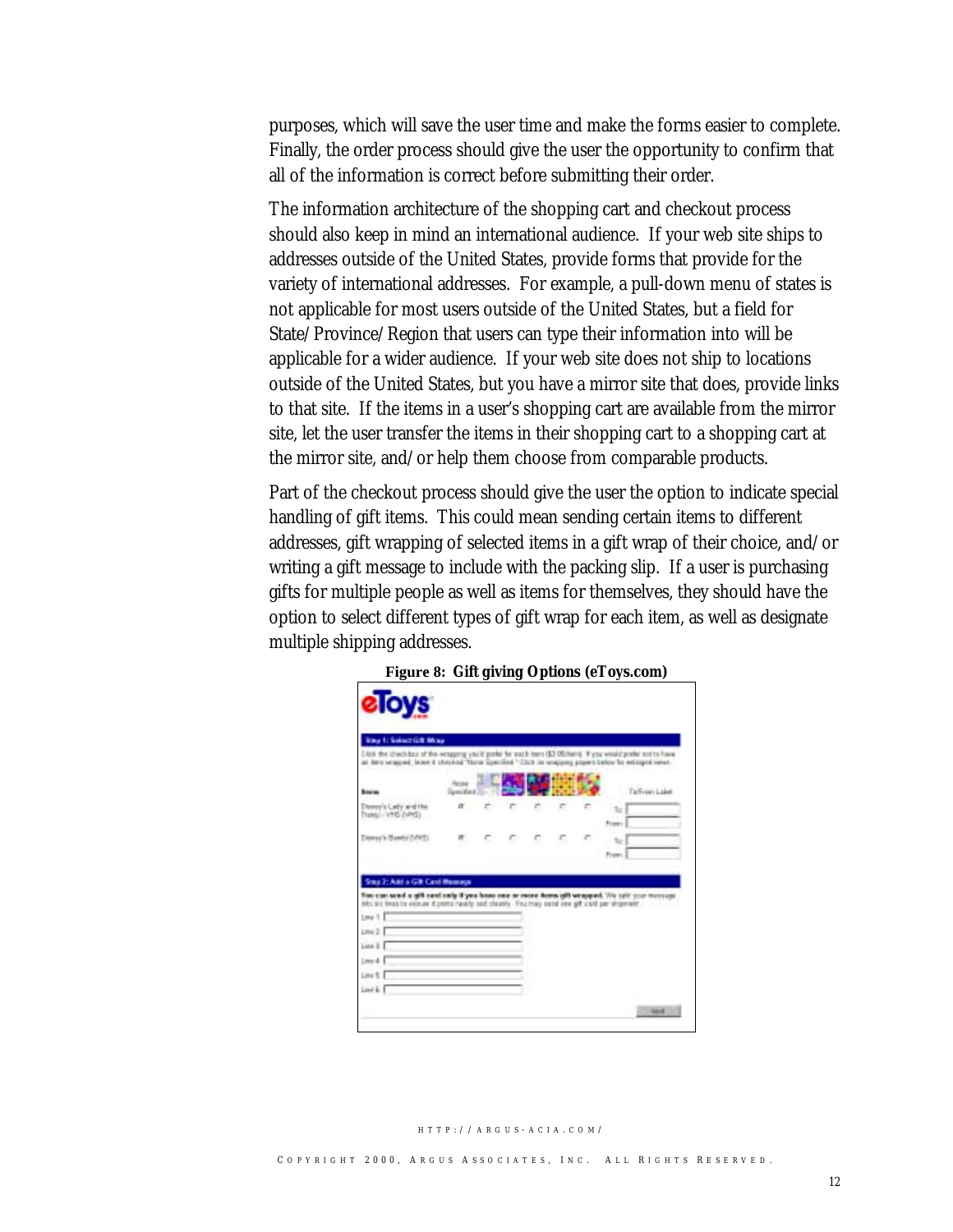## 8. CHECKOUT: E NSURE S ECURE T RANSACTIONS

<span id="page-13-0"></span>Key factors for addressing a user's concerns about security are to have an established brand, to provide secure web servers and processes, and to provide a satisfaction warranty. All four of the sites I evaluated were up front in providing information about the security and safety of purchases through their web site. For example, just below Amazon.com's button to add an item to shopping cart, there is bold text that indicates: "Shopping with us is 100% safe. Guaranteed." This text links to Amazon's guarantee and FAQ about safety.

Trust is also reinforced as a user goes through the checkout process. For example, if users are given the option to call with their credit card number or to mail a personal check, they have an alternative to what can be a daunting experience of entering a credit card number on the Web for the first time.

Providing order confirmations as part of the checkout process and through email further establish a user's trust with your web site. An e-mail message at the time a user's order is shipped is also a great way to further establish a user's trust.

Another way to establish trust is to help users get answers to the questions they may encounter along the way. This can be accomplished by providing links to frequently asked questions, an e-mail address for questions, and a phone number to call a customer representative. For example, in addition to providing a phone number and e-mail address throughout their site, LandsEnd.com provides a new service called "Lands' End Live" where you can request that a sales associate contact you by phone or via online chat immediately.

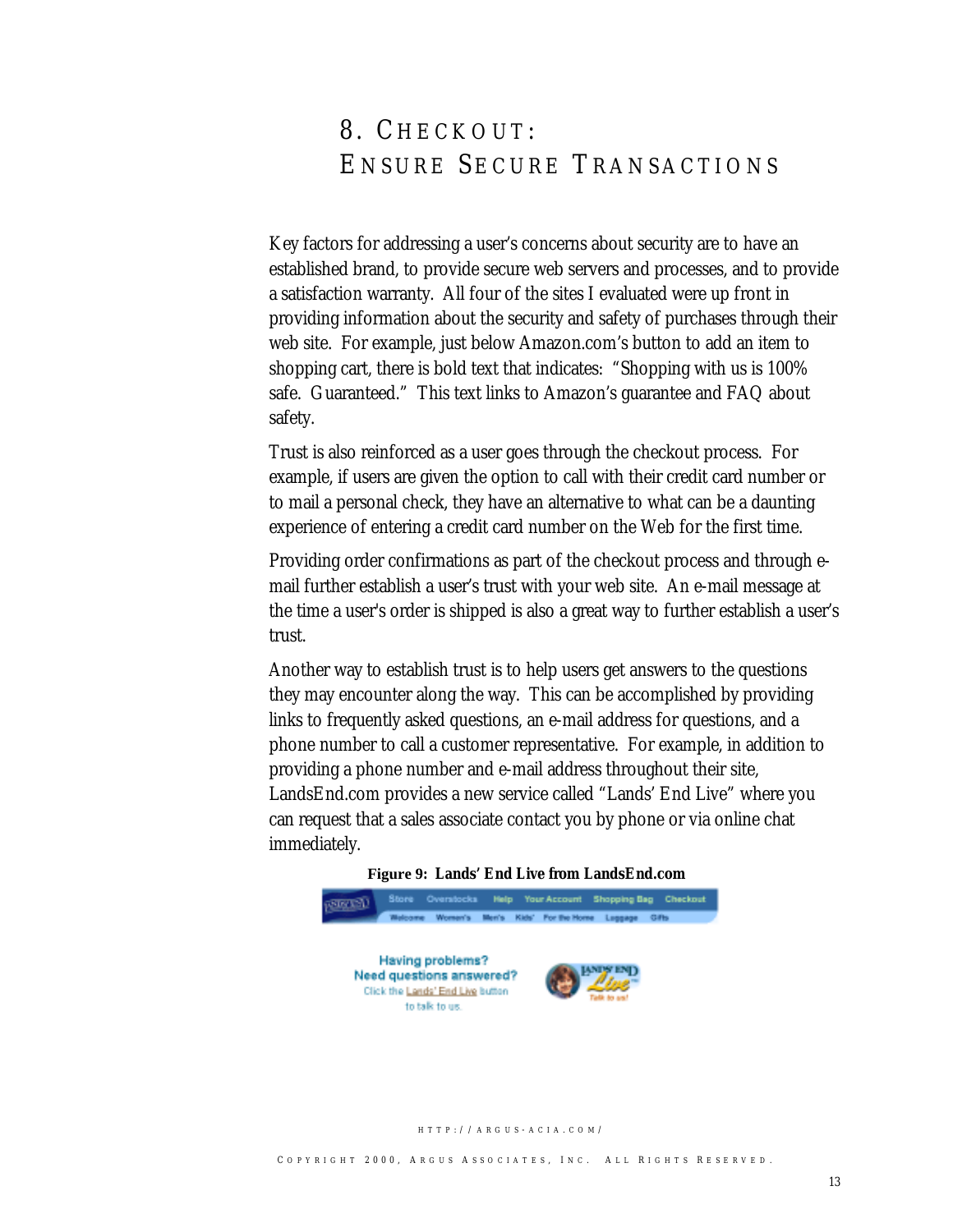## FEATURE SUMMARY

<span id="page-14-0"></span>The following table outlines some of the common features we observed in the process of our research.

| rigule IV. reature Table                |                                                                            |                         |                        |  |  |  |  |  |
|-----------------------------------------|----------------------------------------------------------------------------|-------------------------|------------------------|--|--|--|--|--|
| <b>Amazon.com</b>                       | <b>CDNOW.com</b>                                                           | EToys.com               | LandsEnd.com           |  |  |  |  |  |
| 1. Make the shopping cart easy to find. |                                                                            |                         |                        |  |  |  |  |  |
| Item descriptions                       | Item descriptions                                                          | Item descriptions       | Item descriptions      |  |  |  |  |  |
| "Add to Shopping                        | "Add to Cart" links                                                        | "Add to Cart" button    | "Select" button        |  |  |  |  |  |
| Cart" buttons                           |                                                                            |                         |                        |  |  |  |  |  |
| "Add to my Wish                         | "Save to Wish List"                                                        | "Save to Wish List"     | "Shopping Basket"      |  |  |  |  |  |
| List" buttons                           | links                                                                      | link                    | button (when selecting |  |  |  |  |  |
|                                         |                                                                            |                         | item's attributes)     |  |  |  |  |  |
| Availability                            |                                                                            | Availability            |                        |  |  |  |  |  |
| information                             |                                                                            | information             |                        |  |  |  |  |  |
| 2. Provide clear ordering options.      |                                                                            |                         |                        |  |  |  |  |  |
| Shopping cart, 1-                       | Cart and Wish List                                                         | Cart and Wish List      | <b>Shopping Basket</b> |  |  |  |  |  |
| Click, Wish List, and                   |                                                                            |                         |                        |  |  |  |  |  |
| <b>Gift Click</b>                       |                                                                            |                         |                        |  |  |  |  |  |
|                                         | 3. Provide for rich functionality of the shopping cart.                    |                         |                        |  |  |  |  |  |
| Descriptive                             | Descriptive information                                                    | Descriptive             | Descriptive            |  |  |  |  |  |
| information                             |                                                                            | information             | information            |  |  |  |  |  |
| Change quantity                         | Change quantity                                                            | Change quantity         | Change quantity        |  |  |  |  |  |
| Delete Item                             | Remove item                                                                | Remove item             | Remove item            |  |  |  |  |  |
| Save for later                          | Move to wish list                                                          | "Return to Shopping"    | "Keep shopping"        |  |  |  |  |  |
|                                         |                                                                            | button                  | button                 |  |  |  |  |  |
|                                         | Inventory information                                                      |                         |                        |  |  |  |  |  |
|                                         | 4. Make related items available from the shopping cart.                    |                         |                        |  |  |  |  |  |
| "See more items like                    |                                                                            |                         |                        |  |  |  |  |  |
| those in your cart"                     |                                                                            |                         |                        |  |  |  |  |  |
| button                                  |                                                                            |                         |                        |  |  |  |  |  |
|                                         | 5. Provide for items in the shopping cart to be saved for future purchase. |                         |                        |  |  |  |  |  |
| Option to save items                    | Option to move items to                                                    |                         |                        |  |  |  |  |  |
| in shopping cart to                     | Wish List                                                                  |                         |                        |  |  |  |  |  |
| buy later                               |                                                                            |                         |                        |  |  |  |  |  |
|                                         | 6. Give advanced notice of what the checkout process involves.             |                         |                        |  |  |  |  |  |
| Graphic at top of each                  | Indicates setting up an                                                    |                         | Indicates that         |  |  |  |  |  |
| checkout page that                      | account takes 5 steps,                                                     |                         | checking out includes  |  |  |  |  |  |
| indicates where user is                 | which are clearly                                                          |                         | two steps and what     |  |  |  |  |  |
| in the process                          | labeled                                                                    |                         | each involves          |  |  |  |  |  |
| 7. Keep order forms simple.             |                                                                            |                         |                        |  |  |  |  |  |
| Registration and                        | Account registration and                                                   | Account registration    | Optional "Personal     |  |  |  |  |  |
| passwords required                      | password required for                                                      | and password in order   | Shopping Account"      |  |  |  |  |  |
| for purchase                            | purchase                                                                   | to access personal      |                        |  |  |  |  |  |
|                                         |                                                                            | features (e.g., address |                        |  |  |  |  |  |
|                                         |                                                                            | books, birthday         |                        |  |  |  |  |  |
|                                         |                                                                            | reminders).             |                        |  |  |  |  |  |
| Shipping and credit                     | Shipping and credit card                                                   | Shipping and credit     | If registered for      |  |  |  |  |  |
| card information                        | information retained for                                                   | card information        | "Personal Shopping     |  |  |  |  |  |

| <b>Figure 10: Feature Table</b> |
|---------------------------------|
|---------------------------------|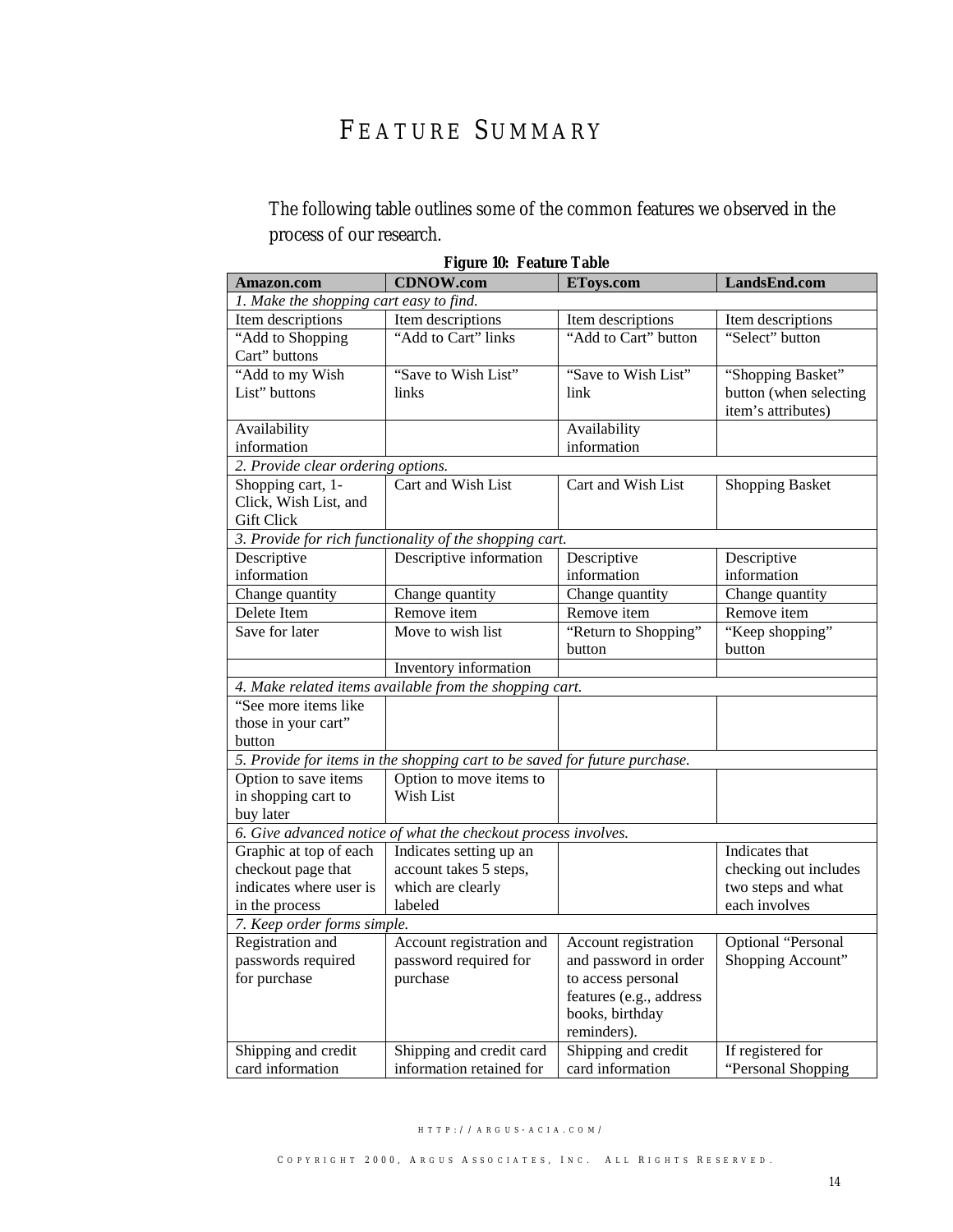| Amazon.com                                                                                                                                                                           | <b>CDNOW.com</b>                                                                             | <b>EToys.com</b>                                                                                                                         | LandsEnd.com                                                                                                                                                                                    |  |  |  |
|--------------------------------------------------------------------------------------------------------------------------------------------------------------------------------------|----------------------------------------------------------------------------------------------|------------------------------------------------------------------------------------------------------------------------------------------|-------------------------------------------------------------------------------------------------------------------------------------------------------------------------------------------------|--|--|--|
| retained for returning                                                                                                                                                               | returning customers                                                                          | retained for returning                                                                                                                   | Account," shipping                                                                                                                                                                              |  |  |  |
| customers                                                                                                                                                                            |                                                                                              | customers                                                                                                                                | and credit card                                                                                                                                                                                 |  |  |  |
|                                                                                                                                                                                      |                                                                                              |                                                                                                                                          | information retained                                                                                                                                                                            |  |  |  |
| 8. Ensure secure transactions.                                                                                                                                                       |                                                                                              |                                                                                                                                          |                                                                                                                                                                                                 |  |  |  |
| <b>Established brand</b>                                                                                                                                                             | <b>Established brand</b>                                                                     | <b>Established brand</b>                                                                                                                 | <b>Established brand</b>                                                                                                                                                                        |  |  |  |
| Guarantee every<br>transaction is 100%<br>safe and indicate so<br>with the "Add to"<br>Shopping Cart" button<br>and at start of check-<br>out process; links to<br>more information. | <b>SSL</b> Encryption<br>Technology                                                          | Guarantee every<br>transaction is 100%<br>safe and indicate so at<br>the start of the check-<br>out process; link to<br>more information | On overview of<br>security and privacy<br>are explained at start<br>of check-out process<br>and links to more<br>information provided<br>throughout process                                     |  |  |  |
| E-mail address and 1-<br>800 phone number for<br>help provided<br>throughout process                                                                                                 | Link to "Help Desk"<br>from order<br>summary/confirmation<br>screen; help section on<br>site | E-mail address and 1-<br>800 phone number<br>provided near end of<br>check-out process;<br>help section on site                          | "Lands" End Live" to<br>interact on-line with<br>customer<br>representative; e-mail<br>address, 1-800 phone<br>number and fax<br>number provided<br>throughout process;<br>help section on site |  |  |  |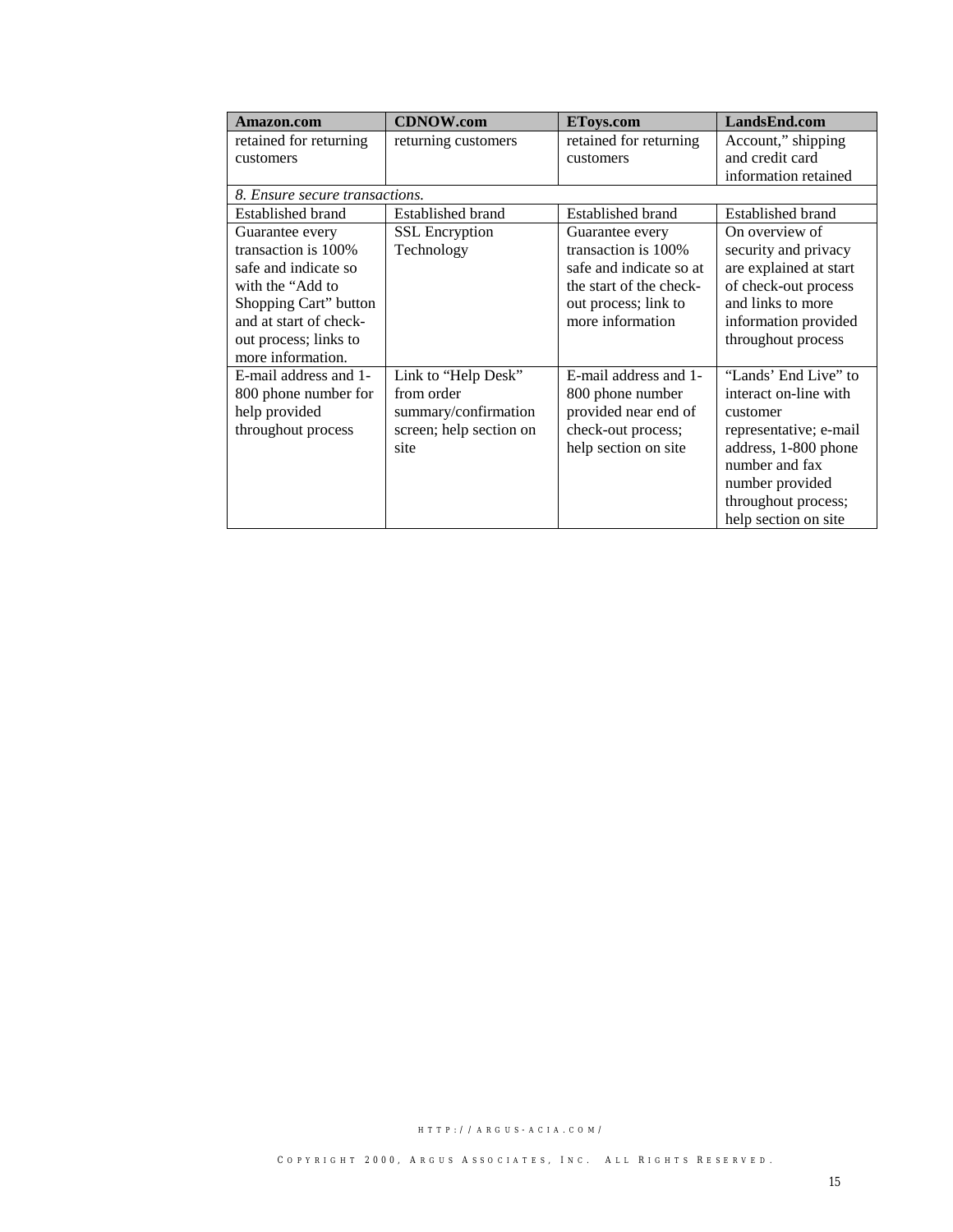### BIBLIOGRAPHY

<span id="page-16-0"></span>"A la "Cart" Shopping." *Eye for Design*. November/December 1999.

Gordon, Seth. "Is Your Site Shoppable? Convert Browsers to Buyers." *CNET Builder.com*. January 25, 2000. <http://www.builder.com/Graphics/Ecommerce/index.html>

Hagedorn, Kat. "The Information Architecture Glossary: A Publication of the Argus Center for Information Architecture." March 2000.

Hurst, Mark. "Holiday '99 E-Commerce: Building the \$6 Billion Customer Experience Gap." September 1999. <http://www.creativegood.com/holiday99/>

Morville, Peter. "Building a Synonymous Search Index." Webreview.com. October 30, 1998. [http://Webreview.com/wr/pub/98/10/30/feature/index.html](http://webreview.com/wr/pub/98/10/30/feature/index.html) 

Nielsen, Jakob and Donald A. Norman. "Web-Site Usability: Usability on the Web Isn't a Luxury." *Information Week Online*. January 14, 2000. <http://www.informationweek.com/773/web.htm>

Rosenfeld, Louis and Morville, Peter. "Information Architecture for the World Wide Web." O'Reilly & Associates. February 1998.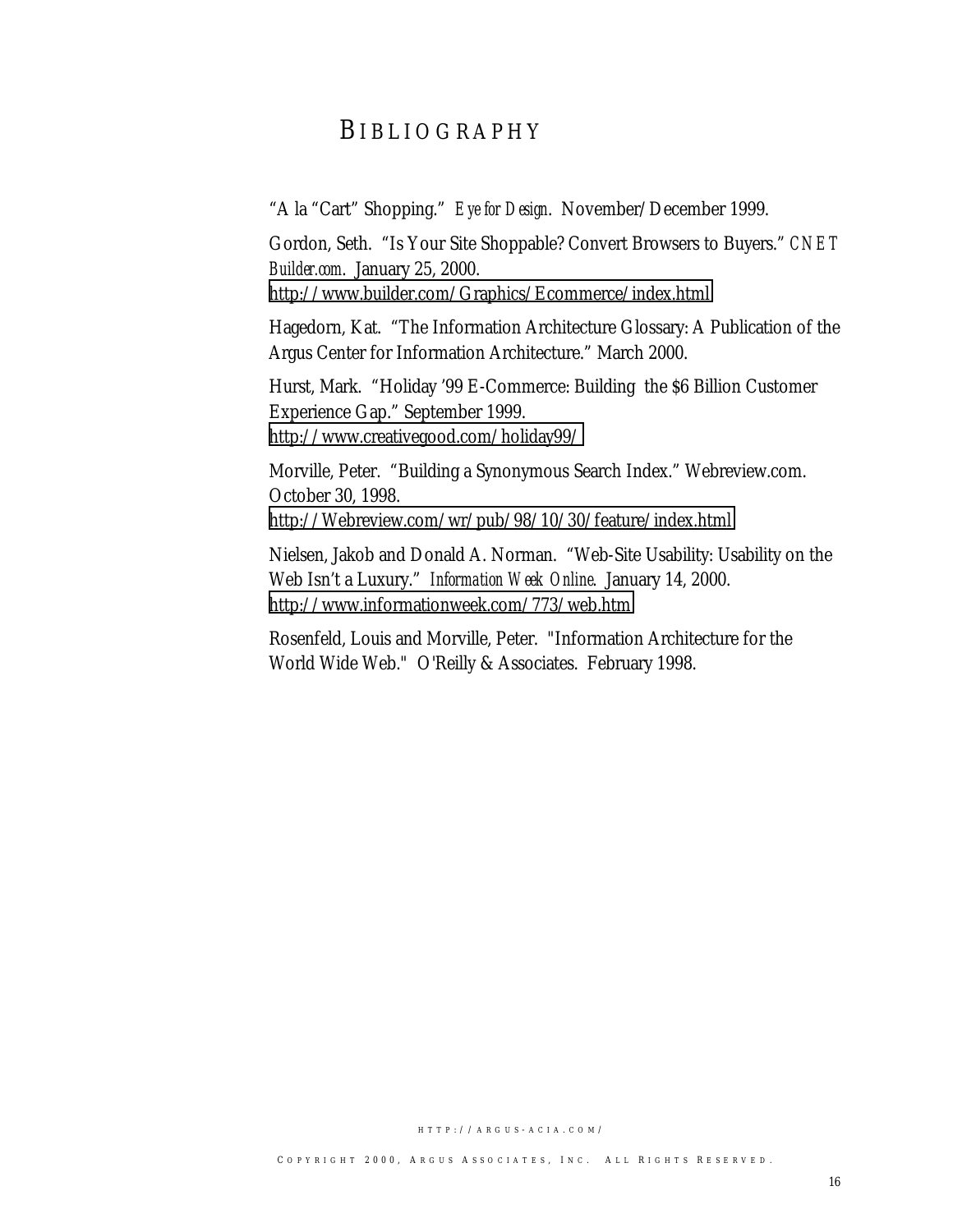### ABOUT THE A UTHOR

<span id="page-17-0"></span>Sarah Bidigare (bidigare@argus-inc.com) is an Information Architect at Argus Associates, a pioneering consulting firm that specializes in information architecture design.

At Argus Associates, Sarah has worked on a variety of information architecture strategy and design engagements for clients such as 3Com, Microsoft, Weather.com, Industry Canada, Fireman's Fund, and Applied Materials.

Before joining Argus, Sarah worked for the University of Michigan's Digital Library Program on the PEAK Project, focused on the investigation of new pricing and product plans for electronic journals and on an award-winning cataloging project of rare medical books for the University of Michigan Library.

Sarah received her B.A. in English from the University of Michigan and a Master's in Information and Library Studies from the University of Michigan's School of Information.

In private life, Sarah is an accomplished clarinetist with the Dexter Community Band and the Ann Arbor Concert Band.